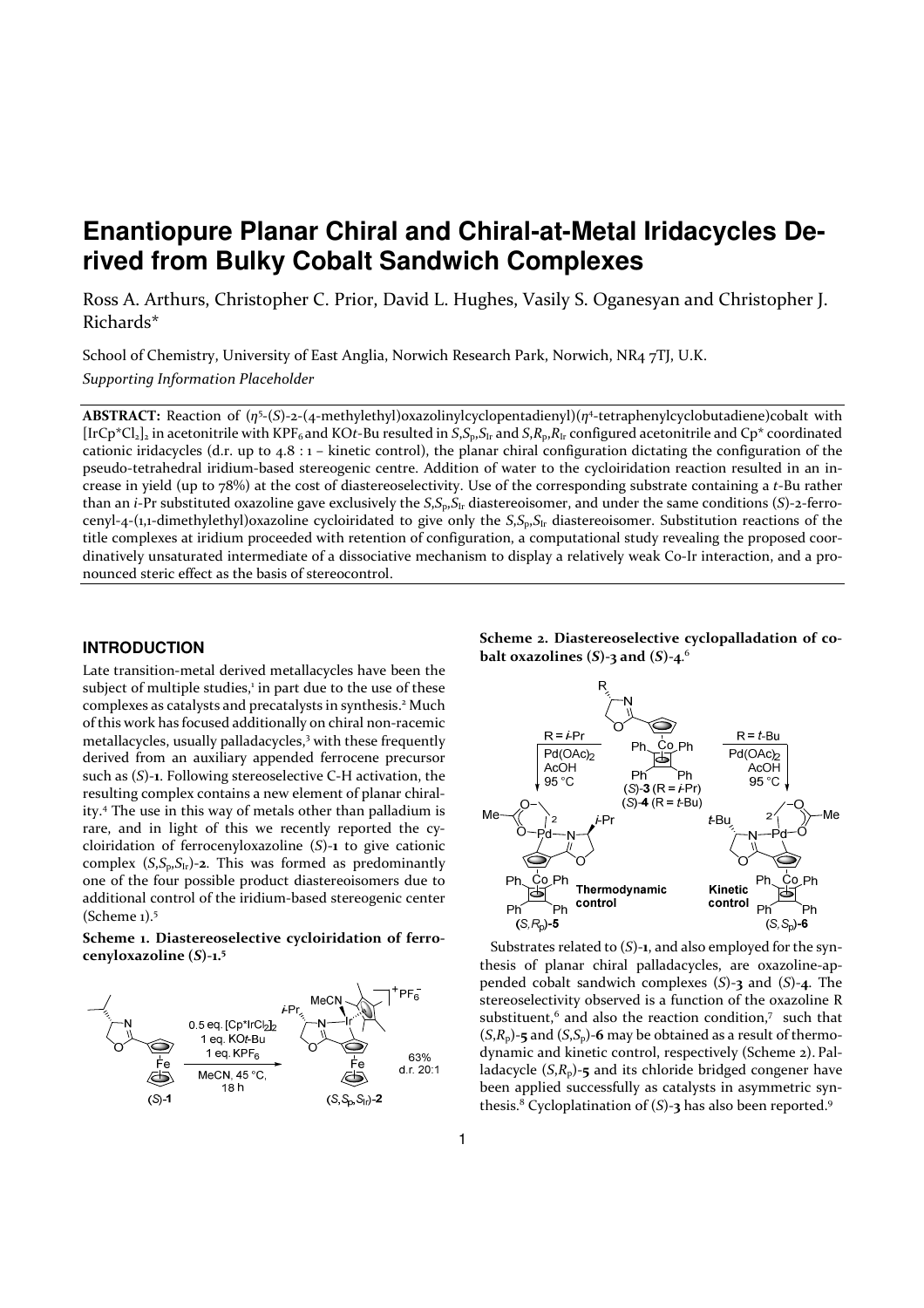In view of the ongoing interest in the application of iridacycles in catalysis,<sup>2c,2d,10</sup> including asymmetric catalysis,<sup>11</sup> we chose to explore the cycloiridation of (*S*)-**3** and (*S*)-**4**  with the aim of generating novel bulky iridacycles, ideally with control of the new elements of planar and metal-centered chirality. Our results are reported in this Article.

# **RESULTS AND DISCUSSION**

The reaction conditions developed for the cycloiridation of ferrocene derivative (*S*)-**1** (Scheme 1) were applied to cobalt oxazoline (*S*)-**3** (Scheme 3, Table 1, entry 1). This resulted in a relatively low yield of two new complexes in a ratio of 3.7 : 1. The identity of both as iridacycles was established initially by there being two sets of three cyclopentadienyl hydrogen signals in the <sup>1</sup>H NMR spectrum recorded in  $CD<sub>3</sub>CN$  (major = 5.51, 4.97 and 4.82 ppm, minor = 5.12, 4.94 and 4.59 ppm), together with the corresponding two singlets of the  $\text{Cp}^*$  moiety (major = 1.70, minor = 1.55 ppm). For both diastereoisomers a NOESY experiment revealed an NOE between the methyl substituents of the Cp\* group and the *ortho*-hydrogens of the phenyl groups attached to the η<sup>4</sup> –cyclobutadiene moiety. This suggested that the diastereoisomers have different planar chiral configurations with the same relative iridium centred configuration. The identity of the major isomer as  $(S, S_p, S_{Ir})$ -7 was supported by the observation of an NOE between one of the diastereotopic methyl groups of the *iso*-propyl oxazoline substituent and the *meta*-hydrogens of the phenyl groups. In addition, the negative chemical shift of this methyl group (- 0.04 ppm) is further evidence of its proximity to the phenyl groups attached to the η<sup>4</sup> –cyclobutadiene moiety. In contrast, the corresponding methyl groups of the minor diastereoisomer (0.99 and 0.69 ppm) do not reveal an NOE with the phenyl groups, from which it is assigned the identity  $(S, R_p, R_{Ir})$ -8. Additional circular dichroism and X-ray crystallographic studies confirmed these configurational assignments (*vide infra*).

**Scheme 3. Diastereostereoselective cycloiridation of cobalt oxazoline (***S***)-3.**



An attempt to separate the two diastereoisomers by chromatography on alumina was partially successful resulting in an enrichment of the major isomer. However, further purification of  $(S, S_p, S_{1r})$ -7 (an amorphous solid) by

crystallisation did not prove possible. Chromatography also removed an unidentified brown substance (which displayed a very complex <sup>1</sup>H NMR spectrum), and it was found that the formation of this was avoided if a small quantity of water was added to the reaction. This gave an increase in yield although at the cost of diastereoselectivity (entry 2). This trend was also observed on increasing the reaction time from 18 hours to 7 days. The reaction in the absence of water resulted in a higher selectivity and lower yield (entry 3) compared to the corresponding reaction in the presence of water (entry 4). The former resulted in the highest selectivity observed  $(4.8:1)$ , and the latter in the highest yield (78%). In contrast the use as base of NaOH, both with and without water, resulted in both lower selectivity and yield (entries 5 and 6). Thus KO*t*-Bu is clearly the better base for this reaction, albeit that when used with water this leads to *in situ* generated hydroxide as an alternative base, and this may account for the lower selectivity observed under these conditions.

**Table 1. Diastereostereoselective cycloiridation of cobalt oxazoline (***S***)-3.<sup>a</sup>**

| Entry        | <b>Base</b>  | $H_2O^b$        | Time   | Ratio<br>$7:8^c$ | Yield<br>(%) |
|--------------|--------------|-----------------|--------|------------------|--------------|
| $\mathbf{1}$ | $KOt-$<br>Bu | No              | 18 h   | 3.7:1            | 23           |
| $\mathbf{z}$ | $KOt-$<br>Bu | Yes             | 18 h   | 2.8:1            | 41           |
| 3            | $KOt-$<br>Bu | No              | 7 days | 4.8:1            | 39           |
| 4            | $KOt-$<br>Bu | Yes             | 7 days | 2.9:1            | 78           |
| 5            | <b>NaOH</b>  | No              | 7 days | 1.6:1            | 19           |
| 6            | NaOH         | Yes             | 7 days | 2.0:1            | 56           |
| 7            | $KOt-$<br>Bu | No <sup>d</sup> | 3 days | 1.5:1            | 35           |

<sup>*a*</sup>(*S*)-**3** (0.012 M in MeCN) at 45 °C with 0.5 eq. [Cp\*IrCl<sub>2</sub>]<sub>2</sub>, 1 eq. base, 4 eq. KPF<sub>6</sub>. <sup>b</sup>Approximately 9 eq. w. r. t. (S)-3. <sup>c</sup>Determined by <sup>1</sup>H NMR spectroscopy, <sup>d</sup>D<sub>2</sub>O added in place of H<sub>2</sub>O.

The cycloiridation selectivity in favour of the  $S_p$  planar chiral configuration, together with the absence of any substantial change in the product ratio as a function of time, are suggestive of kinetic control of diastereoselectivity. To investigate this further cycloiridation was repeated as described in entry 2, excepting that  $H_2O$  was replaced by  $D_2O$ and the reaction time extended to  $3$  days (entry  $7$ ). This resulted in a similar outcome to entry 2 with no deuterium incorporation into the iridacycle products **7** or **8**, in contrast to what would be expected for a reversible reaction under these conditions. The kinetic preference for  $S_p$  functionalisation is the same as that observed previously for the cyclopalladation of this substrate,  $6c,12$  and the  $\alpha$ -lithiation,<sup>13</sup>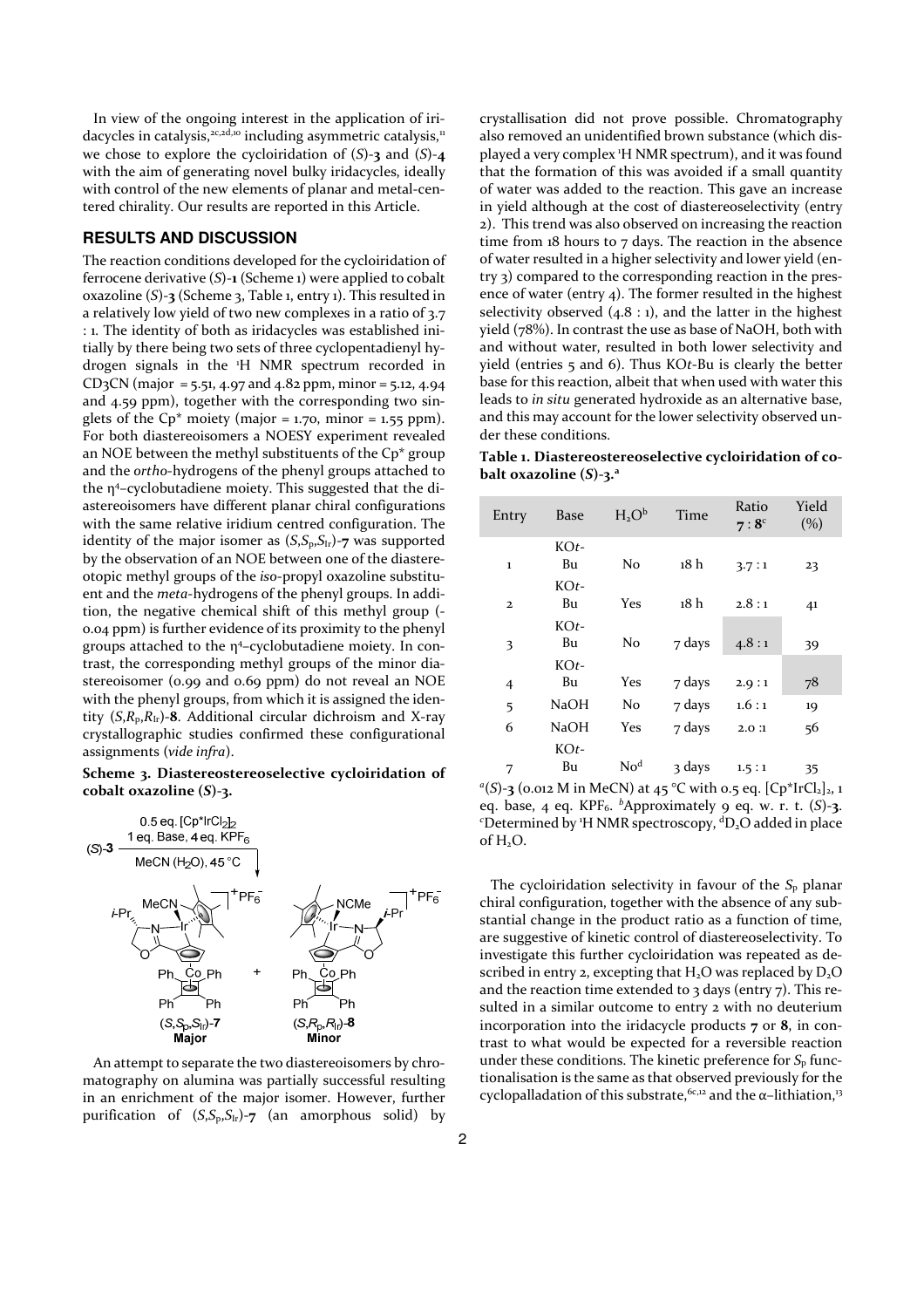cyclopalladation<sup>4</sup> and cycloiridation<sup>5</sup> of related ferrocenyloxazoline (*S*)-**1**.

With the aim of improving the cycloiridation stereoselectivity, the reaction was performed on the corresponding (*S*)-*tert*-leucinol derived oxazoline (*S*)-**4**. Application of the conditions that resulted in the highest yield with (*S*)-**3** (Table 1, entry 4) in this instance, resulted in a slow reaction and formation of the product iridacycle as a single diastereoisomer (Scheme 4). The use of a NOESY experiment for the preliminary determination of the stereochemistry proved inconclusive. Instead, the similarity of the circular dichroism spectrum to that of  $(S, S_p, S_{Ir})$ -7 was used to assign the configuration of the new iridacycle as  $(S, S_p, S_{1r})$ -9 (Figure  $1$ ).<sup>14</sup>

**Scheme 4. Diastereostereoselective cycloiridation of cobalt oxazoline (***S***)-4.** 



**Figure 1.** Circular dichroism spectra of  $(S, S_p, S_{\text{Ir}})$ -7 (4: 1 d.r. with  $S$ , $R_p$ , $R_l$  isomer) and  $(S$ , $S_p$ , $S_l$ <sub>r</sub> $)$ -**9**.

The significantly higher diastereoselectivity observed with the *tert*-butyl substituted cobalt oxazoline (*S*)-**4** prompted us to examine the cycloiridation of corresponding ferrocenyloxazoline (*S*)-**10**. Use of the standard conditions with an 18 hour reaction time in the absence of water gave a new iridacycle as a single diastereoisomer (Scheme 5). With addition of water the diastereoselectivity was not compromised and the yield increased from 29% to 45%. The identity of the new iridacycle derived from (*S*)-**10** as  $(S, S_p, S_{Ir})$ -11 was established by the similarity of aspects of its <sup>1</sup>H NMR spectrum to that of  $(S, S_p, S_{Ir})$ -2, together with a NOESY experiment revealing cross-peaks between the unsubstituted Cp group and the *t*-Bu and Cp\* methyl substituents. In addition, the circular dichroism spectra of  $(S, S_n, S_{1r})$ -2 and  $(S, S_n, S_{1r})$ -11 are essentially identical (Figure 2).

**Scheme 5. Diastereostereoselective cycloiridation of ferrocenyloxazoline (***S***)-10.** 



**Figure 2.** Circular dichroism spectra of  $(S, S_p, S_H)$ -2 (48 : 1 d.r. with  $S$ , $R_p$ , $R_l$  isomer) and  $(S$ , $S_p$ , $S_l$ <sub>r</sub> $)$ -**11**.

In light of the influence of added water on the outcome of cycloiridation, we revisited this reaction with substrate (*S*)-**1** (Scheme 1). In our previous study acetonitrile was dried over molecular sieves, and for this study acetonitrile was distilled from CaH<sub>2</sub> under argon immediately prior to use. With the solvent dried in this way, and using the same conditions as described in Scheme 5, cycloiridation of (*S*)- **1** again resulted predominantly in (*S*,*S*p,*S*Ir)-**2**, with an increase in diastereoselectivity (d.r. =  $48:1$ ,  $38\%$  yield). In the presence of added water the diastereoselectivity decreased  $(d.r. = 14 : 1, 31\%)$  yield). Thus, as in the cobalt series, the diastereoselectivity of cycloiridation controlled by the *iso*propyl oxazoline auxiliary is maximised by the exclusion of water. In contrast, with the *tert*-butyl oxazoline auxiliary, complete control of diastereoselectivity results in both the iron and cobalt series irrespective of the presence of water.

A previously observed feature of the chemistry of ferrocene derived iridacycles is the formation of a substituted pentamethyliridocenium cation from these on heating.<sup>15</sup> That a cobalt iridacycle can also undergo this transformation was established by heating a mixture of  $(S, S_p, S_{\text{Ir}})$ -7 and (*S*,*R*p,*R*Ir)-**8** in deuterated acetonitrile, and monitoring the reaction daily by <sup>1</sup>H NMR spectroscopy (Scheme 6 – Path A). After 8 days this revealed the complete transformation of the iridacycles into the known iridocenium cation (*S*)-**12** (obtained previously from (*S*,*S*p,*S*Ir)-**2** 15). The relative stability of the cobalt compared to the iron based iridacycles was determined by heating together a 1.4 : 1 mixture of  $(S, S_p, S_{Ir})$ -9 and  $(S, S_p, S_{Ir})$ -11 in acetonitrile. After 8 days at 45 °C examination of the crude reaction mixture by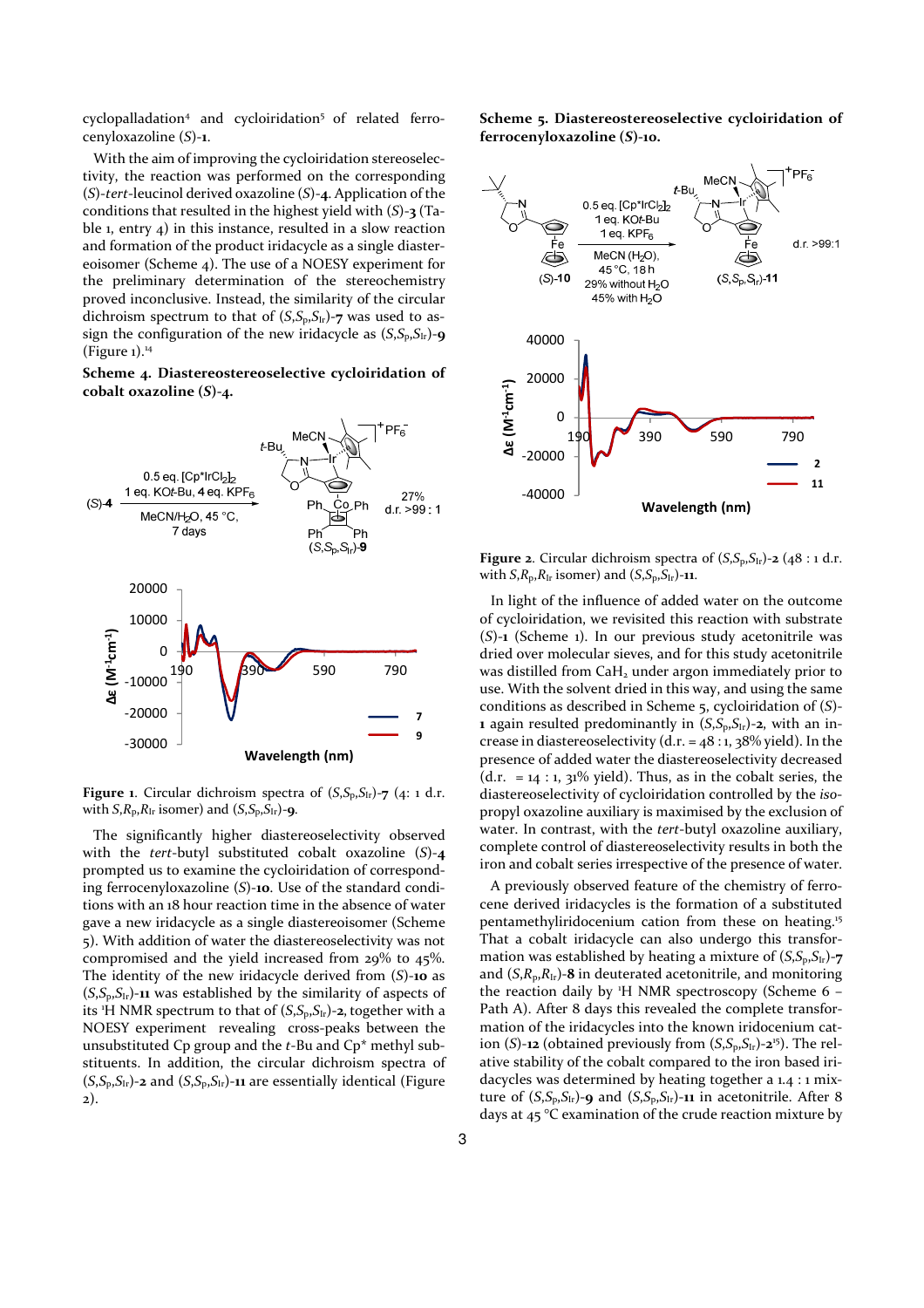<sup>1</sup>H NMR spectroscopy revealed unreacted cobalt iridacycle  $(S, S_p, S_{Ir})$ -9 and new iridocenium cation  $(S)$ -14 (Scheme 6 – Path B). The latter was purified by chromatography on alumina.

Further examination of these reactions revealed the formation of an organic by-product, and from the first of these (Path A) this was isolated and identified by an X-ray crystallographic study as (*Z*)-enedione **13**, an oxidation product of the tetraphenylcyclobutadiene moiety (see supporting information). This outcome fits with our occasional obsevation of the formation of an iridocenium ion byproduct from the cycloiridation reactions described above. This could be prevented if rigourous care was taken to exclude oxygen.

**Scheme 6. Transformation (Path A) and competitive transformation (Path B) of iridacycles into iridocenium cations.** 



An alternative method for the cycloiridation of (*S*)-**1** with  $[IrCp*Cl<sub>2</sub>]<sub>2</sub>$  used sodium acetate as base in dichloromethane. This reaction resulted in the poorly selective formation of two neutral chloride ligated diastereoisomers with different planar chiral configurations.<sup>5</sup> Repetition of these and related conditions with cobalt oxazoline (*S*)-**3** as substrate was unsuccessful and led only to the recovery of starting material. Instead, neutral chloride ligated diaststereoisomers were obtained starting with an orange mixture of  $(S, S_p, S_{Ir})$ -7 and  $(S, R_p, R_{Ir})$ -8, addition of dichloromethane to give a brown/green solution, and further addition of tetrabutylammonium chloride (TBAC) resulting in an instantaneous change in colour back to orange (Scheme 7). Alternatively, chloride ligand substitution resulted from the addition of KCl to a solution of  $(S, S_p, S_{1r})$ -7 and  $(S, R_n, R_{1r})$ -8 in methanol. Irrespective of the deuterated solvent used (CDCl<sub>2</sub>, THF-d<sub>8</sub> or acetone-d<sub>6</sub>) the NMR spectrum of the material obtained after work up from both reactions was broad, precluding product identification. Prolonged standing of a CDCl<sub>3</sub> solution of the product (from MeOH/KCl) resulted in the isolation of two crystal forms; the more abundant were pink/orange rectangular prisms,

and the less abundant were much smaller pale pink thin prisms.

**Scheme 7. Stereospecific ligand exchange via**  chlorides  $(S, S_p, R_{Ir})$ -15 and  $(S, R_p, S_{Ir})$ -16.



**Figure 3**. A representation of the crystal structure of (*S*,*S*P,*R*Ir)-**15** (hydrogen atoms omitted for clarity). Principal bond dimensions  $\tilde{A}$  and  $\tilde{C}$  include: Ir-C(1) 2.053(4), Ir-N(1) 2.129(4), Ir-Cl 2.4274(11), Ir-Ct3 (centroid of Cp\*) 1.819; N(1)-Ir- $C(1)$  77.95(16), Cl-Ir-C(1) 85.99(13), Cl-Ir-N(1) 79.72(11), N(1)-Ir-Ct3 138.67, C(1)-Ir-Ct3 132.90. Flack parameter =  $-0.022(4)$ .

Single crystal X-ray diffraction analysis of the former revealed the structure to be (*S*,*S*p,*R*Ir)-**15** (Figure 3), and the same analysis of the latter revealed the structure to be  $(S, R_p, S_h)$ -16 (Figure 4). In both structures a  $Cp^*$  methyl group is proximate to two phenyl groups, in agreement with the NOE's observed for the acetonitrile coordinated precursors (shortest methyl carbon to *ortho* carbon distance = 3.430 Å for  $(S, S_p, R_{Ir})$ -15 and 3.439 Å for  $(S, R_p, S_H)$ -16). In addition, the former structure displays an *iso*-propyl methyl carbon to *meta*-phenyl carbon distance of 3.619 Å in agreement with the NOE observed between the hydrogens attached to these carbons in acetonitrile coordinated precursor (*S*,*S*p,*S*Ir)-**7**.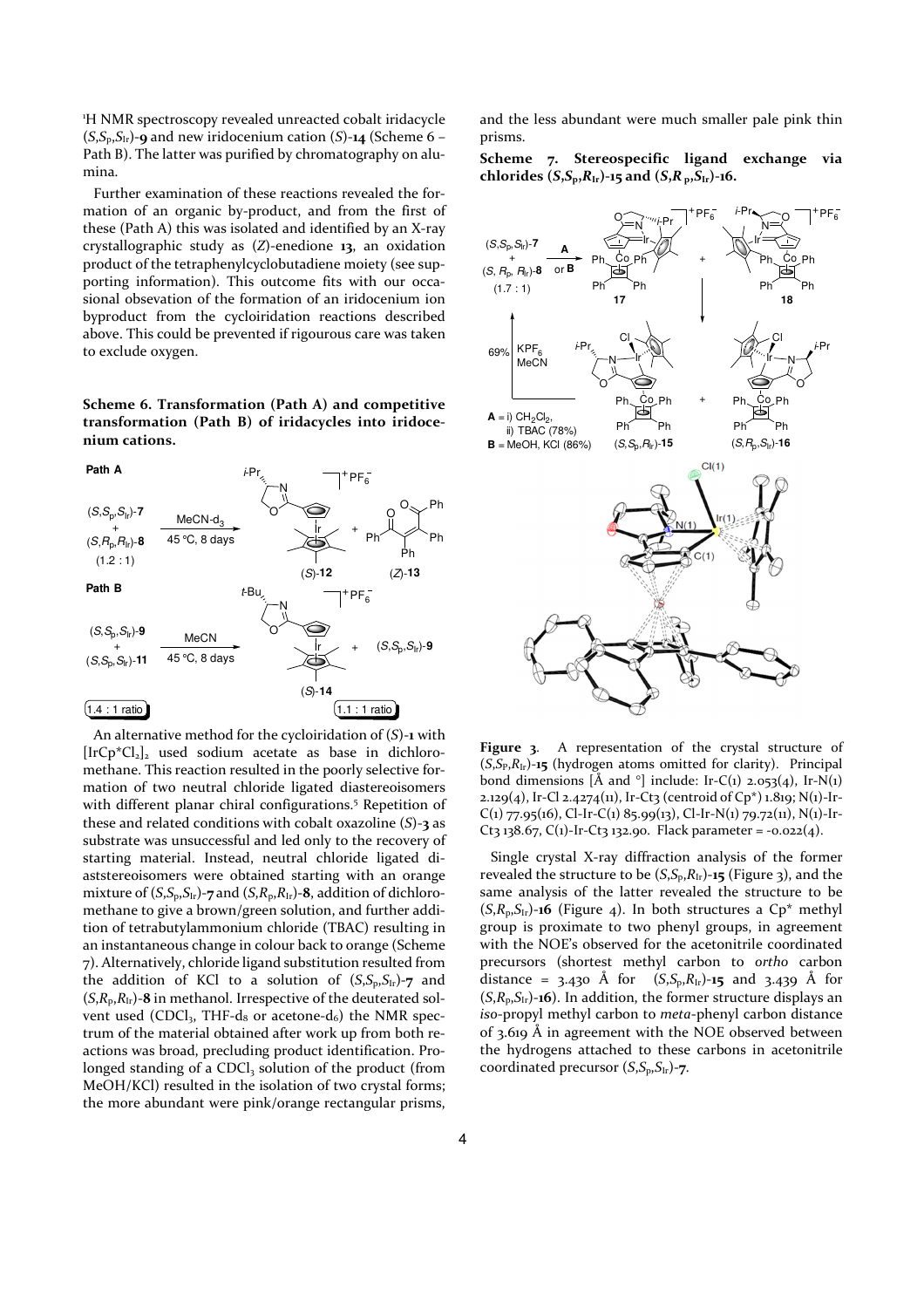

**Figure 4.** A representation of the structure of one of the two independent molecules of (*S*,*R*p,*S*Ir)-**16**. Principal bond lengths  $[\hat{A}]$  include:  $Ir(1)-C(1) = 2.08(3), Ir(1)-N(1) = 2.13(2), Ir(1)-Cl(1) =$ 2.414(8), Ir(1)- $Cp^*$  (centre of mass) = 1.81. Principal bond angles  $[°]$  include: N(1)-Ir(1)-C(1) = 76.7(10), Cl(1)-Ir(1)-C(1) = 82.8(8), Cl(1)-Ir(1)-N(1) = 85.4(6), N(1)-Ir(1)-Cp<sup>\*</sup> = 137.3, C(1)-Ir(1)-Cp<sup>\*</sup> = 136.5. Flack parameter =  $0.036(7)$ .

Treatment of the chloride ligated iridacycles  $(S, S_p, R_{Ir})$ -15 and  $(S, R_p, S_{lr})$ -16 with potassium hexafluorophosphate in acetonitrile resulted in reformation of  $(S, S_p, S_{Ir})$ -7 and  $(S, R_p, R_{Ir})$ -8 with no change in the ratio of diastereoisomers. Substitution at iridium was further investigated by dissolution of a 2 : 1 ratio of  $(S, S_p, S_{lr})$ -7/ $(S, R_p, R_{lr})$ -8 in dichloromethane followed by addition of triphenylphosphine (Scheme 8), and this again resulted in an instantaneous change in the colour of the solution from brown/green to orange. New phosphine adducts were formed in a 2:1 ratio as determined by both <sup>31</sup>P and <sup>1</sup>H NMR spectroscopy. A NOESY experiment revealed, for both isomers, an NOE between the methyl substituents of the Cp\* group and the *ortho*-hydrogens of the cyclobutadiene attached phenyl groups, and for the major isomer an NOE between one of the methyl groups of the *iso*-propyl oxazoline substituent (0.43 ppm) and the cyclobutadiene attached phenyl groups. In addition, the minor isomer displayed an NOE between one of the methyl groups of the *iso*-propyl oxazoline substituent (0.21 ppm) and the phosphorous attached phenyl groups. On the basis of the above observations the major and minor isomers are identified as  $(S, S_p, R_{Ir})$ -19 and  $(S, R_p, S_{Ir})$ -20, and the outcome of the reaction sequence is consistent with substitution occurring with retention of configuration *via* configurationally stable and coordinatively unsaturated cationic intermediates **17** and **18**. Stereospecific substitution in this way is the same as established

previously in ferrocene iridacycles<sup>5</sup> and also reported for racemic (η<sup>6</sup>-arene)tricarbonylchromium iridacycles.<sup>16</sup>

**Scheme 8. Stereospecific triphenylphosphine substitution at iridium.** 



A computational study was undertaken to determine the relative energy of iridacycle diastereoisomers with different planar chiral or chiral-at-iridium configurations. Starting with the molecular geometry of  $(S, S_p, R<sub>Ir</sub>)$ -15 and (*S*,*R*p,*S*Ir)-**16** (as determined by X-ray crystal structure analysis) the structures were optimised using the TPSS functional and the dispersion corrected B97D functional with the Gaussian oo set of programs.<sup>17</sup> Iridium, cobalt and chlorine atoms were described using the LANL2DZ basis set and effective core potential,<sup>18</sup> with all other atoms being described with the all electron 6-31+G<sup>\*\*</sup> basis set.<sup>5,19</sup> Stationary points for all structures were confirmed as minima by frequency analysis. The chiral-at-iridium diastereoisomers  $(S, S_p, S_h)$ -21 and  $(S, R_p, R_h)$ -22 (Figure 5) were modeled similarly, together with coordinatively unsaturated iridium complexes **17** and **18**. Key data from these studies are presented in Tables 2-4. The trends in relative energy are the same for both the TPSS and B97D sets of calculations (Table 2), but the bond distances *etc* determined by the former are in better agreement with those determined by X-ray crystal structure analyses, such that the TPSS data are used in Tables  $3$  and  $4$ , and in the following discussion.

Comparison of diastereoisomers (*S*,*S*p,*R*Ir)-**15** and  $(S, S_n, S_{1r})$ -21 reveals that the former is more stable than the latter by 2.19 kcal/mol<sup>-1</sup> (Figure 6a). This difference is attributed, at least in part, to an electrostatic repulsion between the chlorine ligand and the  $\pi$ -system of the phenyl groups.<sup>20</sup> That the Cp\* group is oriented towards the phenyl groups in  $(S, S_p, R_{Ir})$ -15 is therefore not disfavoured, as a Cp\* methyl group is accommodated between two phenyl groups without a destabilising interaction (Figures 3 and 6a).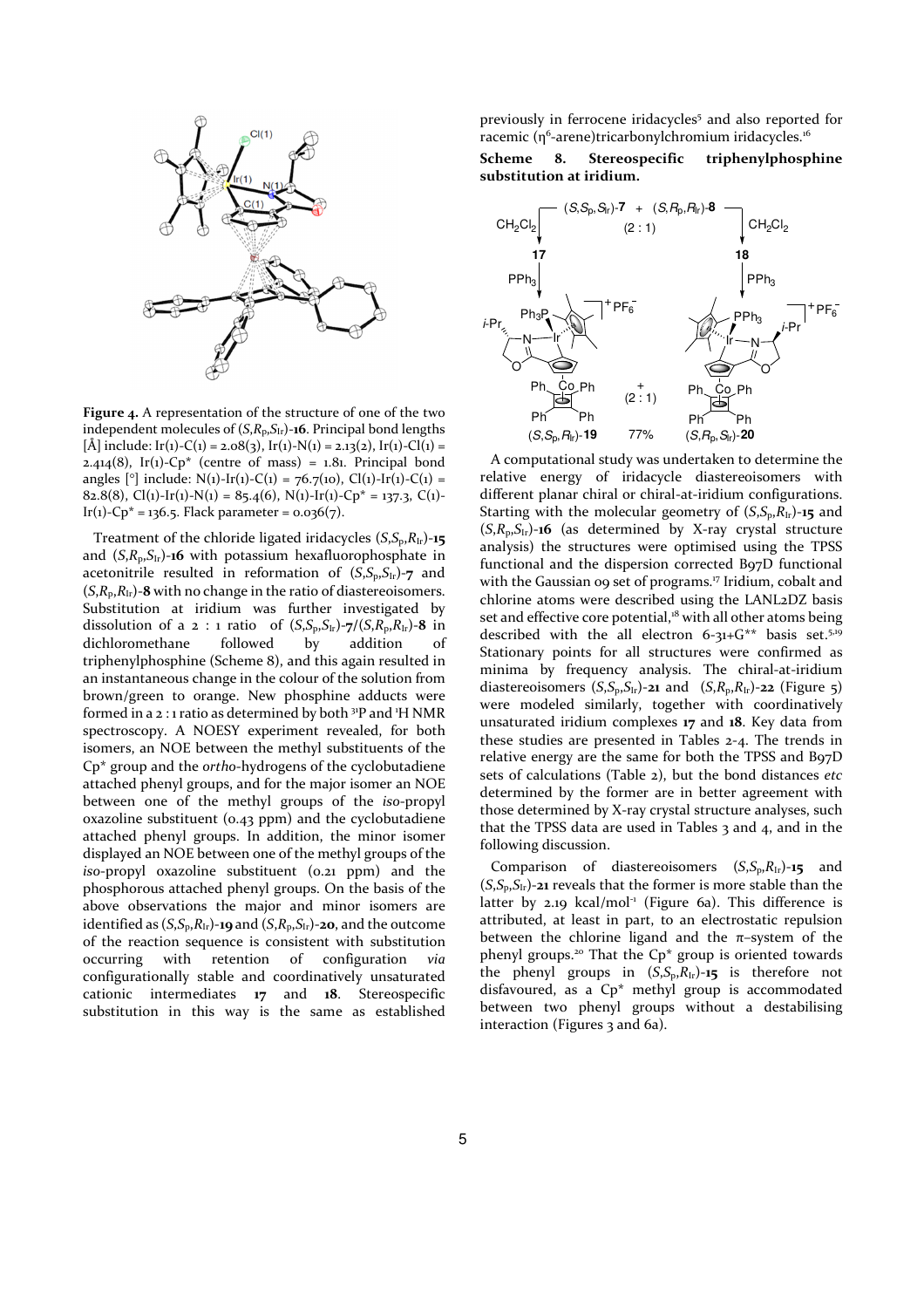Table 2. Relative energies of the iridacycle complexes.<sup>a</sup>

| Energy            | $(S, S_p, R_{Ir})$ -15 <sup>b</sup> | $(c\ c\ c\ )$<br>$(S, S_p, S_{\text{Ir}})$ -21 <sup>b</sup> | $(S, R_p, S_{lr})$ -16 | $(S, R_{p}, R_{lr})$ -22 <sup>b</sup> | 113  | 18 |
|-------------------|-------------------------------------|-------------------------------------------------------------|------------------------|---------------------------------------|------|----|
| <b>TPSS</b>       | 2.59                                | 4.78                                                        |                        | 1.38                                  | 1.53 | 0  |
| B <sub>97</sub> D | 6.64                                | 8.87                                                        |                        | 4.91                                  | 3.94 | o  |

<sup>a</sup>kcal mol<sup>-1</sup>. <sup>b</sup>Relative to  $(S, R_p, S_h)$ -16. <sup>c</sup>Relative to 18.

**Table 3.** Selected bond lengths and bond angles of the computed iridacycle complexes (TPSS).

| Parameter <sup>a</sup> | $(S, S_p, R_{Ir})$ -15 | $(S, S_p, S_{lr})$ -21 | $(S, R_p, S_{1r})$ -16 | $(S, R_{p}, R_{lr})$ -22 | 17     | 18     |
|------------------------|------------------------|------------------------|------------------------|--------------------------|--------|--------|
| $Ir$ -Co               | 4.087                  | 4.033                  | 4.026                  | 4.042                    | 3.850  | 3.814  |
| $Ir-Cl$                | 2.522                  | 2.493                  | 2.523                  | 2.497                    | n/a    | n/a    |
| $Ir-N$                 | 2.134                  | 2.128                  | 2.124                  | 2.146                    | 2.079  | 2.081  |
| $Ir-C(CpCo)$           | 2.053                  | 2.053                  | 2.059                  | 2.055                    | 2.030  | 2.030  |
| $Ir$ - $Cp^{*b}$       | 1.841                  | 1.842                  | 1.839                  | 1.837                    | 1.829  | 1.829  |
| $N-Ir-Cp^{*b}$         | 139.08                 | 133.55                 | 137.47                 | 136.97                   | 140.76 | 142.39 |
| $C-Ir-Cp*b$            | 136.08                 | 131.35                 | 137.05                 | 128.61                   | 138.97 | 138.52 |

<sup>a</sup>Distances [Å]; angles [°]. <sup>b</sup>To the centre of mass of the  $\eta$ <sup>5</sup>-ligand.

**Table 4.** Selected Mulliken partial charges of the computed iridacycle complexes (TPSS).

| Atom | $(S, S_p, R_{Ir})$ -15 | $(S, S_p, S_{lr})$ -21 | $(S, R_p, S_{lr})$ -16 | $(S, R_{p}, R_{lr})$ -22 | 17       | 18       |
|------|------------------------|------------------------|------------------------|--------------------------|----------|----------|
|      | 0.503                  | 0.405                  | 0.528                  | 0.495                    | 1.811    | 1.747    |
| Co   | $-0.125$               | $-0.311$               | $-0.185$               | $-0.012$                 | $-0.101$ | $-0.321$ |
| N    | 0.435                  | 0.472                  | 0.547                  | 0.583                    | 0.123    | 0.271    |



**Figure 5.** Alternative chiral-at-iridium diastereoisomers  $S_{\rm s}S_{\rm p}S_{\rm lr}$ )-21 and  $(S_{\rm s}R_{\rm p}R_{\rm lr})$ -22, and ferrocene-based cationic iridacycle **23**.



**Figure 6.** Overlays of (a) the minimised structures of  $S$ , $S_p$ , $R$ <sub>Ir</sub>)-**15** (yellow) and *S*,  $S_p$ ,  $S_{1r}$ )-21 (purple) and (b)  $(S, R_p, S_{1r})$ -16 (blue) and  $(S, R_p, R_{Ir})$ -22 (orange).

For diastereoisomers  $(S, R_p, S_{\text{Ir}})$ -16 and  $(S, R_p, R_{\text{Ir}})$ -22 the total energy calculations reveal the former to be more stable than the latter by  $1.38$  kcal mol<sup>-1</sup> (Figure 6b), again potentially a consequence of a destabilising phenylchlorine interaction. Comparison of the two more stable chiral-at-iridium diastereoisomers reveals  $(S, R_p, S_{Ir})$ -16 to be more stable than  $(S, S_p, R<sub>Ir</sub>)$ -15 by 2.59 kcal mol<sup>-1</sup>, a consequence of the oxazoline *iso*-propyl substituent being oriented away rather than towards the phenyl groups. This further supports the kinetic basis of the planar-chiral selectivity, as the acetonitrile ligated congener of  $(S, S_p, R_{Ir})$ -**15** is the major diastereoisomer formed on cycloiridation.

Calculated cationic complexes **17** and **18** both display a shorter Ir-Co distance than observed and calculated for the chloride adducts, but the difference  $(-0.22 \text{ Å} = 5.3\%)$  is markedly less than the calculated reduction in Ir-Fe distance resulting from the conversion of a related ferrocene-based iridacycle into cationic intermediate **23** on loss the chloride ligand (~0.61 Å = 15.7%).<sup>5</sup> In the ferrocene series the Fe-Ir interaction in the cation is also manifest in a decrease in the partial Mulliken charge on iron, and in a tilt of iridium towards iron of  $\sim$ 21° (relative to the planar cyclopentadienyl ring). In contrast, complexes **17** and **18** do not display a reduction of Mulliken partial charge on Co, and there is a tilt of iridium away from cobalt  $(-9-10)$ <sup>o</sup>).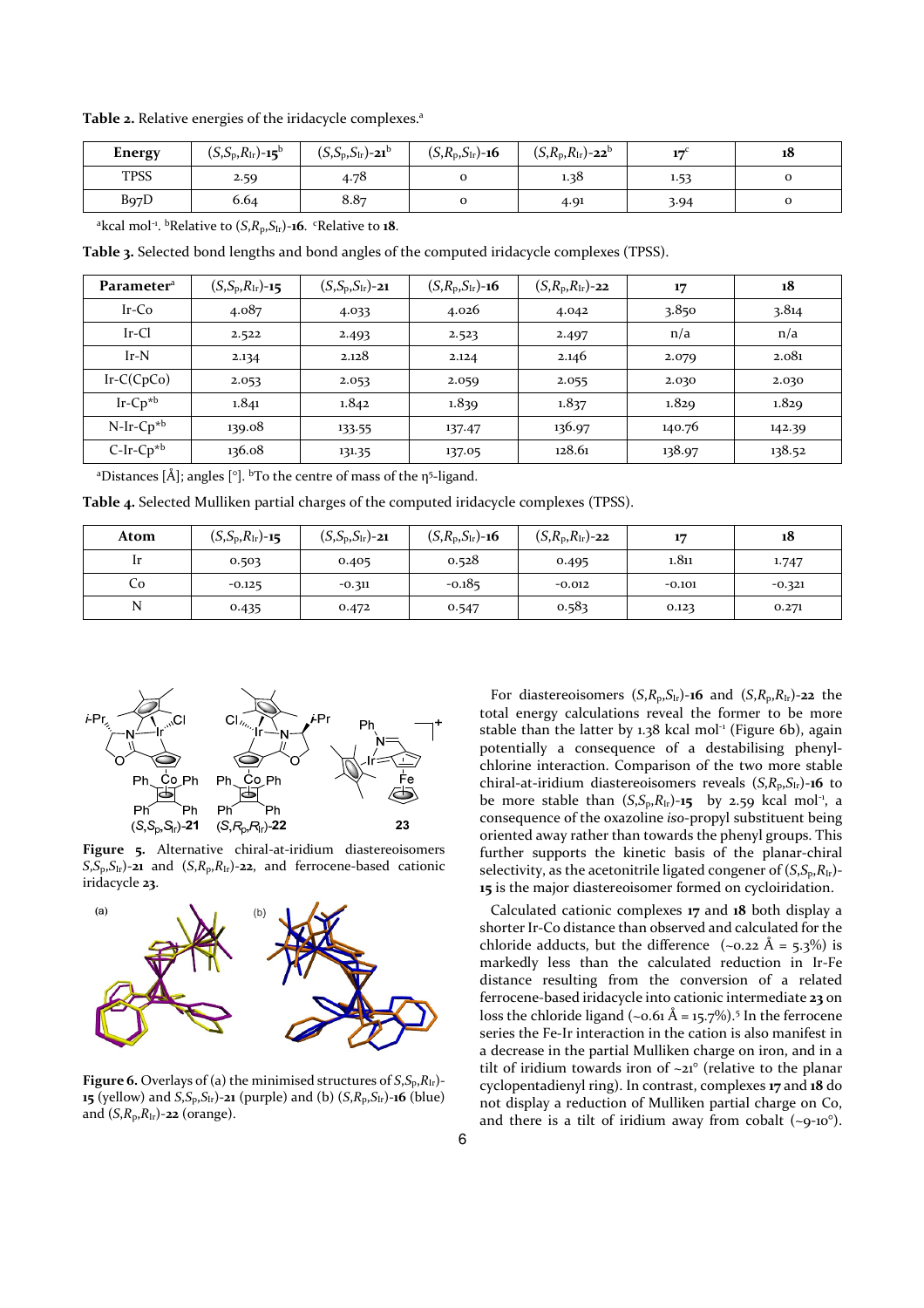These differences are apparent on comparison of the structure overlay of cations **18** and **23** (Figure 7a). For **18**, comparison of the corresponding DFT calculated structure with methyl groups in place of phenyl groups reveals a shorter Ir-Co distance  $(3.739 \text{ Å})$  and a Ir-C(CpCo) bond essentially in the plane of the cyclopentadienyl group (Figure 7b). Thus Co-Ir interaction is inherently less than Fe-Ir interaction in coordinatively unsaturated cationic complexes, a difference exacerbated by the presence of phenyl groups. The small Co-Ir interaction also contrasts with the significant shortening of the Cr-Ir distance calculated for the cationic complex formed on loss of a chloride ligand from a Cp-substituted  $(n<sup>6</sup>$ arene)tricarbonylchromium iridacycle (~1.1 Å, 27%).<sup>16</sup>

As stereospecific substitution of the cobalt sandwich complexes at iridium is not so clearly a stereoelectronic effect, as is the case with the corresponding ferrocene and (η<sup>6</sup> -arene)tricarbonylchromium complexes, it may alternatively result from steric shielding of iridium by the phenyl groups attached to the cyclobutadiene moiety. Either way, inversion at iridium on substitution is kinetically inaccessible, and in the case of chloride substitution at least, thermodynamically disfavoured based on calculations.



Figure 7. Overlays of (a) the minimised structures of cobaltbased cationic iridacycle **18** (green) with iron-based cationic iridacycle **23** (red), and (b) **18** (green) with its methyl in place of phenyl analogue (orange).

# **CONCLUSION**

Oxazoline appended bulky cobalt-based sandwich complexes are suitable substrates for cycloiridation. Use of a (*S*)*-tert*-leucine derived auxiliary gives a single diastereoisomer; the new *S*p-element of planar chirality is a result of kinetic control, and in the new element of iridium-centered chirality the exchangeable ligand is oriented away from the sandwich complex. Dissociative substitution of this exchangeable ligand proceeds with complete retention of configuration. Although these outcomes are as observed previously in related ferrocenebased chemistry, a computational study reveals that in the cationic intermediate (resulting from ligand dissociation), there is significantly less Co-Ir interaction compared to the previously computed Fe-Ir interaction. Furthermore,

compared to the ferrocene-based complexes, the cobaltbased iridacycles are much less prone to transform into iridocenium complexes, and the environment about iridium is markedly more crowded due to the proximity of one or more phenyl groups. The significance of these differences with respect to the use of these chiral nonracemic iridacycle complexes in catalysis is under investigation.

# **EXPERIMENTAL SECTION**

**General remarks**. Acetonitrile and dichloromethane were dried by distillation from calcium hydride. Methanol was dried over  $4 \text{ Å}$ molecular sieves. All cycloiridation reactions and reactions involving the use of dry solvents were carried out under an inert atmosphere of either nitrogen or argon. Silica gel (60 Å pore size, 40 - 63 µm technical grade) and neutral aluminium oxide (Brockmann I, 50 - 200 µm) were used for chromatography.

**General procedure for cycloiridation**. The oxazoline (0.06 mmol), (pentamethylcyclopentadienyl)iridium(III) chloride dimer (0.025 g, 0.03 mmol), potassium *tert*-butoxide (0.007 g, 0.06 mmol) and potassium hexafluorophosphate (0.047 g, 0.25 mmol) were added to a flame dried Schlenk tube under an inert atmosphere (glove box). After the addition of freshly distilled acetonitrile  $(5 \text{ mL})$  and water (10  $\mu$ L), the mixture was stirred at  $45$  °C for the specified time. The reaction was allowed to cool to room temperature and washed with hexane until the hexane layer became colourless. The acetonitrile layer was reduced *in vacuo* and the resulting solid was re-dissolved in a minimum amount of acetonitrile and filtered through a short pad of neutral alumina using acetonitrile as the eluent to give a bright orange solution, followed by removal of the solvent *in vacuo*.

**Synthesis of**  $(S, S_p, S_{Ir})$ **-7 &**  $(S, R_p, R_{Ir})$ **-8**  $(d.r. 4.8 : 1)$ **.**  $(\eta^{5}-(S)-2-(4-S))$ Methylethyl) oxazolinylcyclopentadienyl) - ( $\eta$ <sup>4</sup>-

tetraphenylcyclobutadiene)cobalt6a (0.037 g, 0.06 mmol) was cycloiridated using the general procedure with a reaction time of 7 days to yield the product as an amorphous orange solid (0.03 g, 39%). NMR data is for major diastereoisomer: Mp: 138 - 140 °C. [α]<sub>D</sub><sup>23</sup> <sup>°C</sup> = -640 (*c* 0.2, MeCN). IR (film): 3058, 2967, 2923, 1600 (C=N), 842. <sup>1</sup>H NMR (500 MHz, MeCN-d<sup>3</sup> ): 7.51 - 7.48 (8H, m, Ar*H*), 7.30 - 7.22 (12H, m, Ar*H*), 5.50 (1H, dd, 3J<sub>HH</sub> = 2.2, 4J<sub>HH</sub> = 1.0 Hz, CpH), 4.97 (1H, dd, <sup>3</sup>J<sub>HH</sub> = 2.6, <sup>4</sup>J<sub>HH</sub> = 1.0 Hz, CpH), 4.82 (1H, apt, 3*J*<sub>HH</sub> = 2.5 Hz, Cp*H*), 4.65 (1H, dd, <sup>2</sup>*J*<sub>HH</sub> = 10.1, 3*J*<sub>HH</sub> = 9.1 Hz, CHH), 4.36 (1H, apt, <sup>2</sup>J<sub>HH</sub> = 8.6 Hz, CH*H*), 3.90 (1H, ddd, <sup>3J</sup>HH = 10.2, <sup>3</sup>J<sub>HH</sub> = 8.3, <sup>3J</sup>HH = 3.4 Hz, C*H*), 1.70 (15H, s, C<sub>5</sub>(C*H*<sub>3</sub>)<sub>5</sub>), 1.57 - 1.54 (*iH*, m, CH), 0.80 (3H, d, 3J<sub>HH</sub> = 7.1 Hz, CH<sub>3</sub>), -0.04 (3H, d, 3J<sub>HH</sub> = 6.7 Hz, C*H*3). <sup>13</sup>C{<sup>1</sup>H} NMR (125 MHz, MeCN-d<sup>3</sup> ): 178.8 (*C*=N), 136.6 (Ar*C*), 130.5 (Ar*C*), 129.1 (Ar*C*), 127.9 (Ar*C*), 107.3 (Cp*C*), 91.3 (*C*5(CH3)5), 91.2 (Cp*C*), 87.1 (Cp*C*), 86.5 (Cp*C*), 83.2 (Cp*C*), 77.8 (*C*4Ph4), 73.6 (*C*H2), 67.5 (*C*H), 30.0 (*C*H), 19.9 (*C*H3), 15.5 (*C*H3), 9.5 (C<sub>5</sub>(CH<sub>3</sub>)<sub>5</sub>). High-resolution MS (*m*/*z*, NSI<sup>+</sup>): found for [M-(PF<sub>6</sub>  $+$  MeCN)]<sup>+</sup> = 918.2679, calcd for C<sub>49</sub>H<sub>48</sub>CoIrNO<sup>+</sup> 918.2693.

**Synthesis** of  $(S, S_p, S_{\text{Ir}})$ -9. 5 -(*S*)-2-(4-*Tert*butyl)oxazolinylcyclopentadienyl)-(*ƞ* 4 -

tetraphenylcyclobutadiene) cobalt<sup>6b</sup> (0.038 g, 0.06 mmol), was cycloiridated using the general procedure with a reactime time of 7 days to yield the product as an amorphous orange solid (0.018 g, 27%). [α]<sub>D</sub>22 ℃ = -337 (*c* 0.88, MeCN). 1H NMR (500 MHz, MeCNd 3 ): 7.51 - 7.47 (8H, m, Ar*H*), 7.32 - 7.21 (12H, m, Ar*H*), 5.44 (1H, dd, 3J<sub>HH</sub> = 2.3, <sup>4J</sup>HH = 1.0 Hz, CpH), 5.07 (1H, dd, <sup>3J</sup>HH = 2.6, <sup>4J</sup>HH = 1.0 Hz, CpH), 4.73 (1H, apt, <sup>3</sup>J<sub>HH</sub> = 2.5 Hz, CpH), 4.58 (1H, dd, <sup>2</sup>J<sub>HH</sub> = 10.2, <sup>3</sup>J<sub>HH</sub> = 9.3 Hz, CHH), 4.50 (1H, dd, <sup>2</sup>J<sub>HH</sub> = 9.3, <sup>3J</sup><sub>HH</sub> = 6.1 Hz, CH*H*), 3.76 (1H, dd, 3*J*<sub>HH</sub> = 10.2, 3*J*<sub>HH</sub> = 6.1 Hz, C*H*), 1.66 (15H, s,  $C_5(CH_3)$ , 0.56 (9H, s, CH<sub>3</sub>). <sup>13</sup>C{<sup>1</sup>H} NMR (125 MHz, MeCN-d<sup>3</sup>):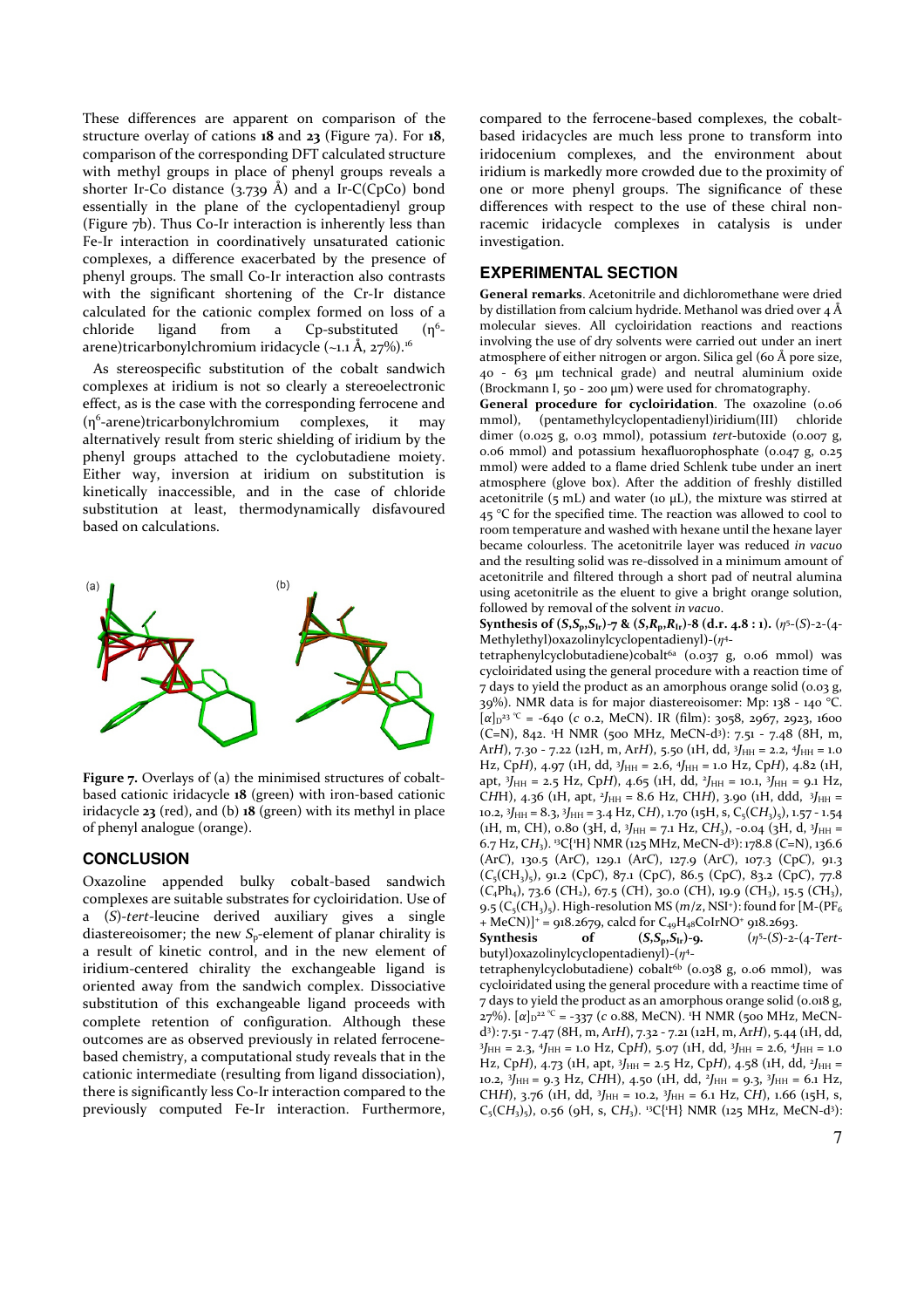180.6 (*C*=N), 136.8 (Ar*C*), 130.5 (Ar*C*), 129.2 (Ar*C*), 128.0 (Ar*C*), 107.4 (Cp*C*), 91.7 (*C*5(CH3)5), 91.5 (Cp*C*), 87.3 (Cp*C*), 86.6 (Cp*C*), 83.1 (Cp*C*), 77.6 (*C*4Ph4), 74.8 (*C*H2), 70.6 (*C*H), 35.0 (*C*(CH3)3), 25.9 (CH<sub>3</sub>), 9.8 (C<sub>5</sub>(CH<sub>3</sub>)<sub>5</sub>). High-resolution MS (*m*/*z*, NSI<sup>+</sup>): found for  $[M-(PF_6 + MeCN)]^+ = 932.2851$ , calcd for  $C_{50}H_{50}CoIrNO^+$ 932.2852.

**Synthesis of (***S***,***S***p,***S***Ir)-11.** (*S*)-2-Ferrocenyl-4-*tert*butyloxazoline<sup>21</sup> (0.020 g, 0.06 mmol) was cycloiridated using the general procedure with an overnight reaction time to yield the product as an amorphous air sensitive orange solid (0.023 g, 45%).  $[\alpha]_{D}^{\alpha}$ <sup>21 °C</sup> = -776 (*c* 0.3, MeCN). IR (film): 2960, 2920, 2877, 1594 (C=N), 842, 560. <sup>1</sup>H NMR (500 MHz, MeCN-d<sup>3</sup>): 4.83 (1H, dd, <sup>2</sup>J<sub>HH</sub> = 9.4, <sup>3</sup> *J*HH = 5.1 Hz, C*H*H), 4.65 (1H, apt, <sup>2</sup> *J*HH = 9.7 Hz, CH*H*), 4.64 (1H, dd, 3J<sub>HH</sub> = 2.2, 4J<sub>HH</sub> = 0.7 Hz, CpH), 4.58 (1H, dd, 3J<sub>HH</sub> = 2.3, 4J<sub>HH</sub> = 0.7 Hz, CpH), 4.55 (1H, apt, 3J<sub>HH</sub> = 2.3 Hz, CpH), 4.16 (5H, s, CpH),  $3.85$  (iH, dd,  $3J_{HH} = 10.0$ ,  $3J_{HH} = 5.1$  Hz, CH), 1.59 (15H, s,  $C_5(CH_3)_5$ , 1.01 (9H, s, CH<sub>3</sub>). <sup>13</sup>C{<sup>1</sup>H} NMR (125 MHz, MeCN-d<sup>3</sup>): 185.1 (*C*=N), 96.4 (Cp*C*), 91.2 (*C*5(CH3)5), 75.0 (C*H*2), 74.9 (Cp*C*), 74.0 (Cp*C*), 71.7 (Cp*C*), 70.4 (*C*H), 70.0 (Cp*C*), 65.5 (Cp*C*), 35.1  $(C(CH_3)_{3}$ , 26.0  $(CH_3)$ , 9.4  $(C_5(CH_3)_{5})$ . High-resolution MS (*m*/*z*, NSI<sup>+</sup>): found for  $[M-PF_6-MeCN]^+$  = 638.1672, calcd for C<sub>27</sub>H<sub>35</sub>FeIrNO<sup>+</sup> 638.1693.

**Synthesis of**  $(S, S_p, S_H)$ **-2 (d.r. 48 : 1).**  $(S)$ -2-Ferrocenyl-4-(1methylethyl)oxazoline<sup>21</sup> (0.019 g, 0.06 mmol) was cycloiridated using the general procedure with an overnight reaction time to yield the product as an amorphous air sensitive orange solid (0.02 g, 38%). Characterization data as previously reported.<sup>5</sup>

**Transformation of iridacycles (***S***,***S***p,***S***Ir)-7 & (***S***,***R***p,***R***Ir)-8 (d.r. 1.2 : 1) into (***S***)-12 and (***Z***)-13. Iridacycles (***S***,***S***<sub>p</sub>,***S***<sub>Ir</sub>)-7 and (***S***,***R***<sub>p</sub>,***R***<sub>Ir</sub>)-8** (d.r. 1.2 : 1) (0.031 g, 0.028 mmol) were dissolved in deuterated acetonitrile (not distilled or degassed) and stirred in a Schlenk tube at 45 °C for 8 days. A proton NMR spectrum was recorded each day after allowing the reaction to cool to room temperature. After 8 days the reaction mixture showed a mixture of compounds (*S*)-**11** and (*Z*)-**12**. Characterization data for (*S*)-**12**<sup>15</sup> and (*Z*)-**13**<sup>22</sup>as previously reported. See supporting information for a comparison of the NMR spectra over a period of 8 days and for a representation of (*Z*)-**13** as determined by X-ray crystallography.

**Transformation of a mixture of**  $(S, S_p, S_H)$ **-9 and**  $(S, S_p, S_H)$ **-11 into (***S***)-14.** A mixture of  $(S, S_p, S_{1r})$ -9 (0.031 g, 0.028 mmol) and  $(S, S_p, S_H)$ -11 (0.015 g, 0.018 mmol) was dissolved in acetonitrile (not distilled or degassed) and stirred in a Schlenk tube at 45 °C. After 8 days the solvent was removed *in vacuo*. Analysis by <sup>1</sup>H NMR spectroscopy revealed the absence of  $(S, S_p, S_H)$ -11 and a 1.1 : 1 ratio of  $(S)$ -14 and  $(S, S_p, S_{Ir})$ -9. The mixture was purified by column chromatography on neutral alumina using acetonitrile as the eluent resulting isolation of a yellow solid (0.003 g, 11%) (low yield due to the difficulty in separating (*S*,*S*p,*S*Ir)-**9** and (*S*)-**14** on a column).

Mp: 144 - 146 °C. [α]<sub>D</sub><sup>23</sup> °<sup>C</sup> = -29.4 (*c* 0.34, MeCN). IR (film): 2954, 2925, 2871, 2856, 1662 (C=N), 840. <sup>1</sup>H NMR (500 MHz, MeCN-d<sup>3</sup> ): 5.89 (1H, dd, <sup>3</sup>J<sub>HH</sub> = 3.6, <sup>4</sup>J<sub>HH</sub> = 1.4 Hz, CpH), 5.85 (1H, dd, <sup>3J</sup>HH = 3.3, 4 *J*HH = 1.7 Hz, Cp*H*), 5.64 (2H, apt, <sup>3</sup> *J*HH = 1.7 Hz, Cp*H*), 4.38 (1H, dd, <sup>2</sup>*J*HH = 10.2, <sup>3</sup>*J*HH = 8.9 Hz, CHH), 4.19 (1H, apt, <sup>2</sup>*J*HH = 9.0 Hz, CH*H*), 4.04 (1H, dd, 3J<sub>HH</sub> = 10.2, 3J<sub>HH</sub> = 9.1 Hz, CH), 2.12 (15H, s,  $C_5(CH_3)_5$ , o.91 (9H, s, CH<sub>3</sub>). <sup>13</sup>C{<sup>1</sup>H} NMR (125 MHz, MeCN-d<sup>3</sup>): 157.7 (*C*=N), 99.6 (*C*5(CH3)5), 86.1 (Cp*C*), 83.4 (Cp*C*), 81.4 (Cp*C*), 81.4 (Cp*C*), 77.4 (*C*H), 70.3 (*C*H2), 34.2 (*C*(CH3)3), 26.1 (*C*H3), 10.2  $(C_5(CH_3)_5)$ . High-resolution MS  $(m/z, NSI^+)$ : found for  $[M-PF_6]^+$  = 518.2017, calcd for C<sub>22</sub>H<sub>31</sub>IrNO<sup>+</sup> 518.2030.

**Synthesis of**  $(S, S_p, R_1, -15 \& (S, R_p, S_1, -16)$ **. General Method 1.** Iridacycles (*S*,*S*p,*S*Ir)-**7** & (*S*,*R*p,*R*Ir)-**8** (d.r. 1.7 : 1) (0.033 g, 0.03 mmol) was added to a flame dried round bottomed flask under an inert atmosphere and dissolved in dry dichloromethane (5 mL). To this, a solution of tetra-*n*-butylammonium chloride (0.008 g, 0.03 mmol) in dry dichloromethane (1 mL) was added causing an immediate colour change from brown green to bright orange. The reaction was allowed to stir at room temperature for 1 h before removal of the solvent *in vacuo*. Excess tetra-*n*-butylammonium chloride was removed by re-dissolving the orange residue in hexane/dichloromethane and washing with brine (4 x 50 mL). The organic layer was dried by filtering through a glass wool pad loaded with magnesium sulfate followed by removal of the solvent in vacuo to give a tacky orange solid (0.02 g, 78%).

**Method 2**. To a round bottomed flask containing iridacycles (*S*,*S*p,*S*Ir)-**7** & (*S*,*R*p,*R*Ir)-**8** (d.r. 1.2 : 1) (0.027 g, 0.03 mmol) and potassium chloride (0.028 g, 0.38 mmol) was added methanol (3 mL) to give a brown/orange solution. The reaction was allowed to stir at room temperature for 1 h before filtering through neutral alumina using methanol as the eluent. The solvent was removed *in vacuo* to give the crude product (0.02 g, 86%). This was redissolved in ethyl acetate and transferred to an NMR tube whereby hexane was carefully layered on top and the solvents allowed to slowly diffuse and evaporate to give crystals suitable for X-ray analysis.

Mp: 180 - 182 °C. High-resolution MS (*m*/*z*, APCI<sup>+</sup> ): found for  $[M+H]^{+}$  = 954.2457, calcd for  $C_{49}H_{48}$ CoIrNOCl+H<sup>+</sup> 954.2453. Note: The proton NMR spectrum was very broad and proved to be unassignable (see Supporting Information).

Transformation of  $(S, S_p, R_{Ir})$ -15 &  $(S, R_p, S_{Ir})$ -16 into  $(S, S_p, S_{Ir})$ -7  $\&$  (*S*, $R_p$ , $R_{Ir}$ )-8. To a flame dried Schlenk tube under an inert atmosphere were added (*S*,*S*p,*R*Ir)-**15** & (*S*,*R*p,*S*Ir)-**16** obtained from Method 1 (0.021 g, 0.02 mmol) and potassium hexafluorophosphate (0.016 g, 0.09 mmol). After dissolution in acetonitrile the reaction mixture was stirred for 2 h at room temperature. The reaction mixture was washed with hexane until the hexane layer became colourless. The acetonitrile layer was reduced *in vacuo*. Purification was achieved by filtering through a short pad of neutral alumina, using acetonitrile as the eluent, and collecting the first bright orange fractions. Removal of the solvent *in vacuo* yielded the desired product as an amorphous orange solid (0.017 g, 69%, d.r. 1.7 : 1).

**Synthesis of**  $(S, S_p, R_H)$ **-19 &**  $(S, R_p, S_H)$ **-20**. Iridacycles  $(S, S_p, S_H)$ -7 &  $(S, R_p, R_{Ir})$ -8 (2 : 1) (0.022 g, 0.02 mmol) was added to a flame dried round bottomed flask under an inert atmosphere and dissolved in dry dichloromethane (2 mL). To this, a solution of triphenylphosphine (0.053 g, 0.20 mmol) in dichloromethane (1 mL) was added causing an immediate colour change from brown green to bright orange. The reaction was allowed to stir at room temperature for 1 h before concentrating under reduced pressure. Addition of hexane caused a precipitate to form which was collected *via* filtration and washed with copious amounts of hexane to remove excess triphenylphosphine. Drying in air yielded a red powder (0.03 g, 85%, d.r. 2 : 1).

NMR data for major diastereoisomer: Mp:  $182 - 183$  °C.  $[\alpha]_D^{23.9}$ <sup>°C</sup> = -504 (*c* 0.1, CHCl<sub>3</sub>)\*. IR (film): 3058, 2963, 2923, 2868, 1586 (C=N), 838. <sup>1</sup>H NMR (500 MHz, CDCl<sub>3</sub>): 7.46 - 7.08 (15H, m, PPh<sub>3</sub>), 7.40 -7.36 (8H, m, Ar*H*), 7.29 - 7.27 (4H, m, Ar*H*), 7.22 - 7.18 (8H, Ar*H*), 5.32 (1H, brs, CpH), 4.54 (1H, dd, <sup>2</sup>J<sub>HH</sub> = 9.3, <sup>3J</sup>HH = 5.0 Hz, CHH), 4.37 (1H, apd, <sup>2</sup> *J*HH = 9.7 Hz, CH*H*), 4.33 (1H, brs, Cp*H*), 4.29 (1H, brs, Cp*H*), 3.76 - 3.70 (1H, m, C*H*), 1.97 - 1.90 (1H, m, C*H*), 1.31 (15H, d,  $4J_{HP} = 1.5$  Hz,  $C_5(CH_3)_5$ , 0.96 (3H, d,  $3J_{HH} = 7.0$  Hz,  $CH_3$ ), 0.43 (3H, d, 3J<sub>HH</sub> = 6.7 Hz, CH<sub>3</sub>). <sup>13</sup>C{<sup>1</sup>H} NMR (125 MHz, CDCl<sub>3</sub>): 179.3 (*C*=N), 135.7 (Ar*C*), 134.0 (Ar*C*), 132.2 (d, <sup>1</sup> *J*CP = 10.0 Hz, Ar*C*), 129.5 (d, <sup>2</sup> *J*CP = 18.5 Hz, Ar*C*), 129.1 (Ar*C*), 128.5 (Ar*C*), 128.3 (Ar*C*), 127.2  $(ArC)$ , 122.4  $(d, {}^{3}J_{CP} = 9.8 \text{ Hz}, CpC)$ , 95.8  $(d, {}^{2}J_{CP} = 2.2 \text{ Hz}, C_5(CH_3)_5)$ , 90.8 (CpC), 90.5 (CpC), 90.4 (CpC), 77.5 (CpC), 75.9 (C<sub>4</sub>Ph<sub>4</sub>), 71.8  $(CH<sub>2</sub>), 69.4 (CH), 29.3 (CH), 19.1 (CH<sub>3</sub>), 15.4 (CH<sub>3</sub>), 9.9 (C<sub>5</sub>(CH<sub>3</sub>),$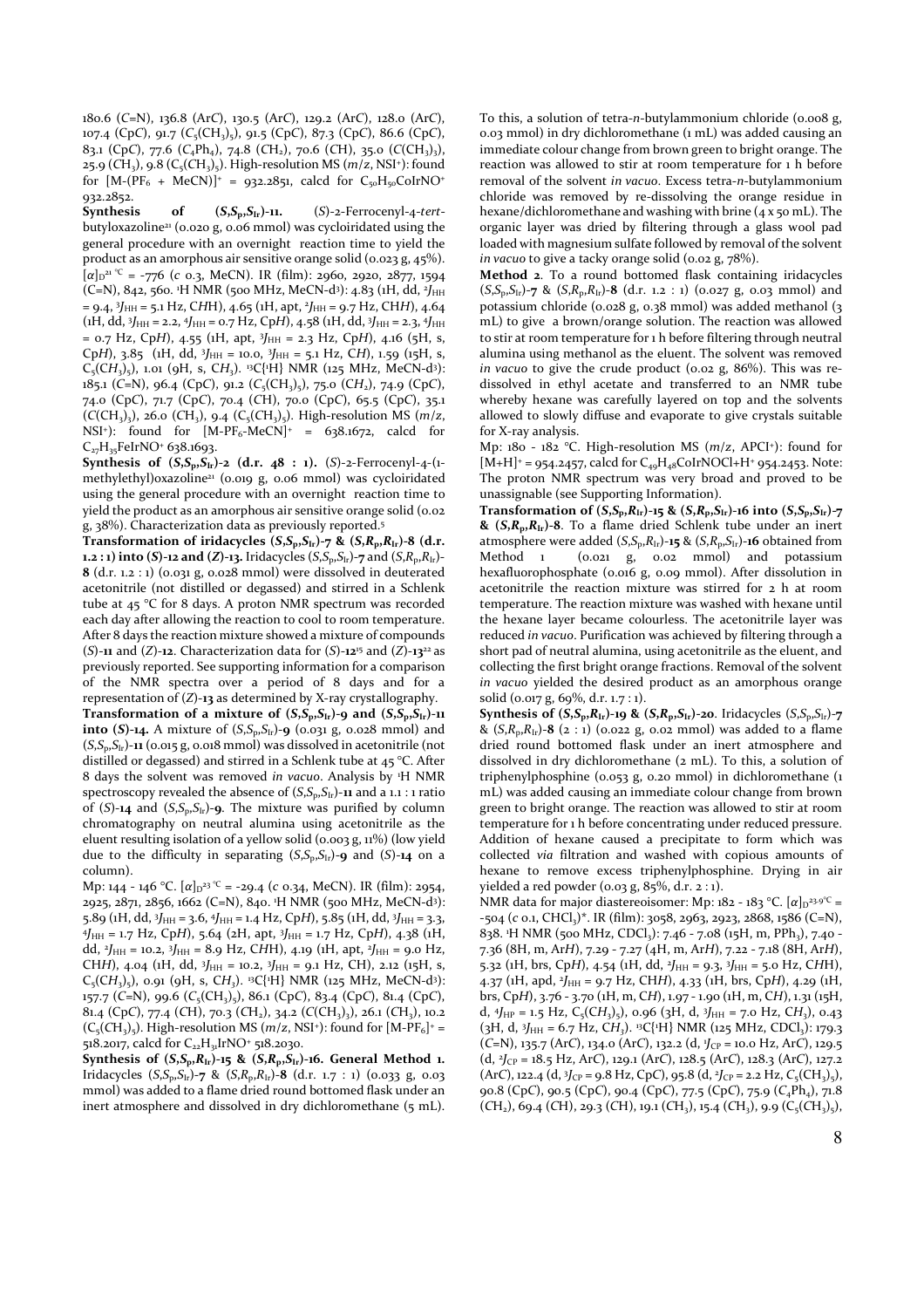$3^{18}P{^1_1H}$  NMR (202 MHz, CDCl<sub>3</sub>): 7.13 (s, 1P, PPh<sub>3</sub>), -144.33 (hept, 1P,  $J_{PF}$  = 712.4 Hz, PF<sub>6</sub>). High-resolution MS ( $m/z$ , NSI<sup>+</sup>): found for  $[M-PF<sub>6</sub>]$ <sup>+</sup> = 1180.3597, calcd for C<sub>67</sub>H<sub>63</sub>CoIrNOP<sup>+</sup> 1180.3608. Note: \* = ratio of 7.4:1 (obtained from a different reaction).

**Crystal structure analysis of (***S***,***S***P,***R***Ir)-15**. *Crystal data:*  $C_{49}H_{48}Cl$ CoIrNO, M = 953.46. Monoclinic, space group P2<sub>1</sub> (no. 4),  $a = 10.0619(2)$ ,  $b = 12.0816(3)$ ,  $c = 17.0228(4)$  Å,  $\beta = 105.350(2)$ °,  $V = 1995.54(8)$  Å<sup>3</sup>.  $Z = 2$ , Dc = 1.587 g cm<sup>-3</sup>, F(000) = 956, T = 140(1) K,  $\mu$ (Mo-K $\alpha$ ) = 38.5 cm<sup>-1</sup>,  $\lambda$ (Mo-K $\alpha$ ) = 0.71069 Å.

Crystals are pink-orange rectangular prisms. One, *ca* 0.40 x 0.11 x 0.045 mm, was mounted in oil on a glass fibre and fixed in the cold nitrogen stream on an Oxford Diffraction Xcalibur-3/Sapphire3-CCD diffractometer, equipped with Mo-Kα radiation and graphite monochromator. Intensity data were measured by thin-slice ω- and φ-scans. Total no. of reflections recorded, to  $θ<sub>max</sub> = 30°$ , was 38619 of which 11599 were unique (Rint = 0.036); 10981 were 'observed' with  $I > 2\sigma_I$ . Data were processed using the CrysAlisPro-CCD and –RED programs.<sup>23</sup> The structure was determined by the direct methods routines in the SHELXS program<sup>24</sup> and refined by full-matrix least-squares methods, on F<sup>2'</sup>s, in SHELXL.<sup>25</sup> The non-hydrogen atoms were refined with anisotropic thermal parameters. Hydrogen atoms were included in idealised positions and their Uiso values were set to ride on the Ueq values of the parent carbon atoms. At the conclusion of the refinement,  $wR_2 = 0.062$  and  $R_1 = 0.030$  (28) for all 11599 reflections weighted w =  $[\sigma^2(F_0^2) + (0.0346P)^2 + 0.291P]$ <sup>-1</sup> with P =  $(F_0^2 +$  $2F_c^2$ / $\frac{3}{2}$ ; for the 'observed' data only,  $R_1 = 0.027$ . In the final difference map, the highest peaks (to *ca* 1.5 eÅ-3) were close to the iridium atom. Previoulsy determined cattering factors for neutral atoms were employed.<sup>26</sup> Computer programs used in this analysis have been noted above, and were run through WinGX<sup>27</sup> on a Dell Optiplex 755 PC at the University of East Anglia.

# **ASSOCIATED CONTENT**

#### **Supporting Information**

Copies of the  $H$ , <sup>13</sup>C, <sup>31</sup>P NMR and CD spectra and X-ray crystallography details (PDF file). CCDC 1855096, 1855097 and 1855133 contain supplementary X-ray crystallographic data for (*S*,*S*P,*R*Ir)-**15,** (*S*,*R*p,*S*Ir)-**16** and (*Z*)-**13**, respectively. This data can be obtained free of charge via http://www.ccdc. cam.ac.uk/conts/retrieving.html, or from the Cambridge Crystallographic Data Centre, Union Road, Cambridge, CB2 1EZ; fax(+44) 1223-336-033 or e-mail: deposit@ccdc.cam.ac. uk. The Supporting Information is available free of charge on the ACS Publications website.

# **AUTHOR INFORMATION**

### **Corresponding Author**

\*Email: Chris.Richards@uea.ac.uk **Notes**  The authors declare no competing financial interest.

## **ACKNOWLEDGMENT**

The AI-Chem Channel and the the EPSRC (EP/N019393/1) (R.A.A.) are thanked for financial support. We also thank the EPSRC National Mass Spectrometry Centre (University of Wales, Swansea), Myles Cheesman (UEA) for assistance with and use of the UEA circular dichroism facility, and Muhammad Ismail for preliminary experiments. V.S.O. and

C.C.P. wish to thank the Research Computing Service at the University of East Anglia for access to the High Performance Computing Cluster.

# **REFERENCES**

(1) Albrecht, M. Cyclometalation Using d-Block Transition Metals: Fundamental Aspects and Recent Trends. *Chem. Rev*. **2010**, *110*, 576-623.

 $(2)$  (a) Dupont, J.; Consorti, C. S.; Spencer, J. The Potential of Palladacycles: More Than Just Precatalysts. *Chem. Rev*. **2005**, *105*, 2527-2572. (b) Djukic, J.-P.; Sortais, J.-B.; Barloy, L.; Pfeffer, M. Cycloruthenated Compounds - Synthesis and Applications. *Eur. J. Inorg. Chem*. **2009**, *7*, 817-853. (c) Michon, C.; MacIntyre, K.; Corre, Y.; Agbossou-Niedercorn, F. Pentamethylcyclopentadienyl Iridium(III) Metallacycles Applied to Homogeneous Catalysis for Fine Chemical Synthesis. *Chem. Cat. Chem*. **2016**, *8*, 1755-1762. (d) Wang, C.; Xiao, J. Iridacycles for Hydrogenation and Dehydrogenation Reactions. *Chem. Commun*. **2017**, *53*, 3399-3411. (e) Hazari, N.; Melvin, P. R.; Beromi, M. M. Well-Defined Nickel and Palladium Precatalysts for Cross-Coupling. *Nat. Rev. Chem*. **2017**, 1, 0025.

(3) (a) Djukic, J.-P.; Hijazi, A.; Flack, H. D.; Bernardinelli, G. Non-Racemic (Scalemic) Planar-chiral Five-membered Metallacycles: Routes, Means, and Pitfalls in their Synthesis and Characterization. *Chem. Soc. Rev*. **2008**, *37*, 406-425. (b) C. J. Richards, in Chiral Ferrocenes in Asymmetric Catalsis: Synthesis and Applications (Eds.: L.-X. Dai, X.-L. Hou) Wiley-VCH, Weinheim, 2010, pp. 337-368.(c) Nomura, H.; Richards, C. J. Allylic Imidate Rearrangements Catalyzed by Planar Chiral Palladacycles. *Chem. Asian J*. **2010**, *5*, 1726-1740. (d) Dunina, V. V.; Gorunova, O. N.; Zykov, P. A.; Kochetkov, K. A. Cyclopalladated Complexes in Enantioselective Catalysis. *Russ. Chem. Rev*. **2011**, *80*, 51-74.

(4) Xia, J.-B.; You, S.-L. Carbon−Carbon Bond Formation through Double sp<sup>2</sup> C−H Activations: Synthesis of Ferrocenyl Oxazoline Derivatives *Organometallics*. **2007**, *26*, 4869-4871.

(5) Arthurs, R. A.; Ismail, M.; Prior, C. C.; Oganesyan, V. S.; Horton, P. N.; Coles, S. J.; Richards, C. J. Enantiopure Ferrocene-Based Planar-Chiral Iridacycles: Stereospecific Control of Iridium-Centred Chirality. *Chem. Eur. J*. **2016**, *22*, 3065-3072.

(6) (a) Stevens, A. M.; Richards, C. J. Synthesis and Highly Diastereoselective Palladation of (*η* 5 -(*S*)-2-(4- Methylethyl)oxazolinylcyclopentadienyl)(*η* 4 -

tetraphenylcyclobutadiene)cobalt. *Organometallics* **1999**, *18*, 1346-1348. (b) Prasad, R. S.; Anderson, C. E.; Richards, C. J.; Overman, L. E. Synthesis of *tert*-Leucine-Derived Cobalt Oxazoline Palladacycles. Reversal of Palladation Diastereoselectivity and Application to the Asymmetric Rearrangement of *N*-Aryl Trifluoroacetimidates. *Organometallics* **2005**, *24*, 77-81. (c) Yeamine, M. R.; Richards, C. J. An Investigation into the Diastereoselective Palladation of Oxazoline Appended Cobalt Metallocenes. *Tetrahedron: Asymmetry* **2007**, *18*, 2613-2616. (7) Cassar, D. J.; Roghzai, H.; Villemin, D.; Horton, P. N.; Coles, S. J.; Richards, C. J. Chirality Control in Planar Chiral Cobalt Oxazoline Palladacycles. *Organometallics* **2015**, *34*, 2953-2961.

(8) Cannon, J. S.; Overman, L. E. Palladium(II)-Catalyzed Enantioselective Reactions Using COP Catalysts. *Acc. Chem. Res*. **2016**, *49*, 2220-2231.

(9) Günay, M. E.; Hughes, D. L.; Richards, C. J. Diastereoselective Synthesis of Planar Chiral Cobalt Metallocene Based Oxazoline Platinacycles. *Organometallics* **2011**, *30*, 3901-3904.

(10) Selected examples: (a) Hull, J. F.; Balcells, D.; Blakemore, J. D.; Incarvito, C. D.; Eisenstein, O.; Brudvig, G. W.; Crabtree, R. H. Highly Active and Robust Cp\* Iridium Complexes for Catalytic